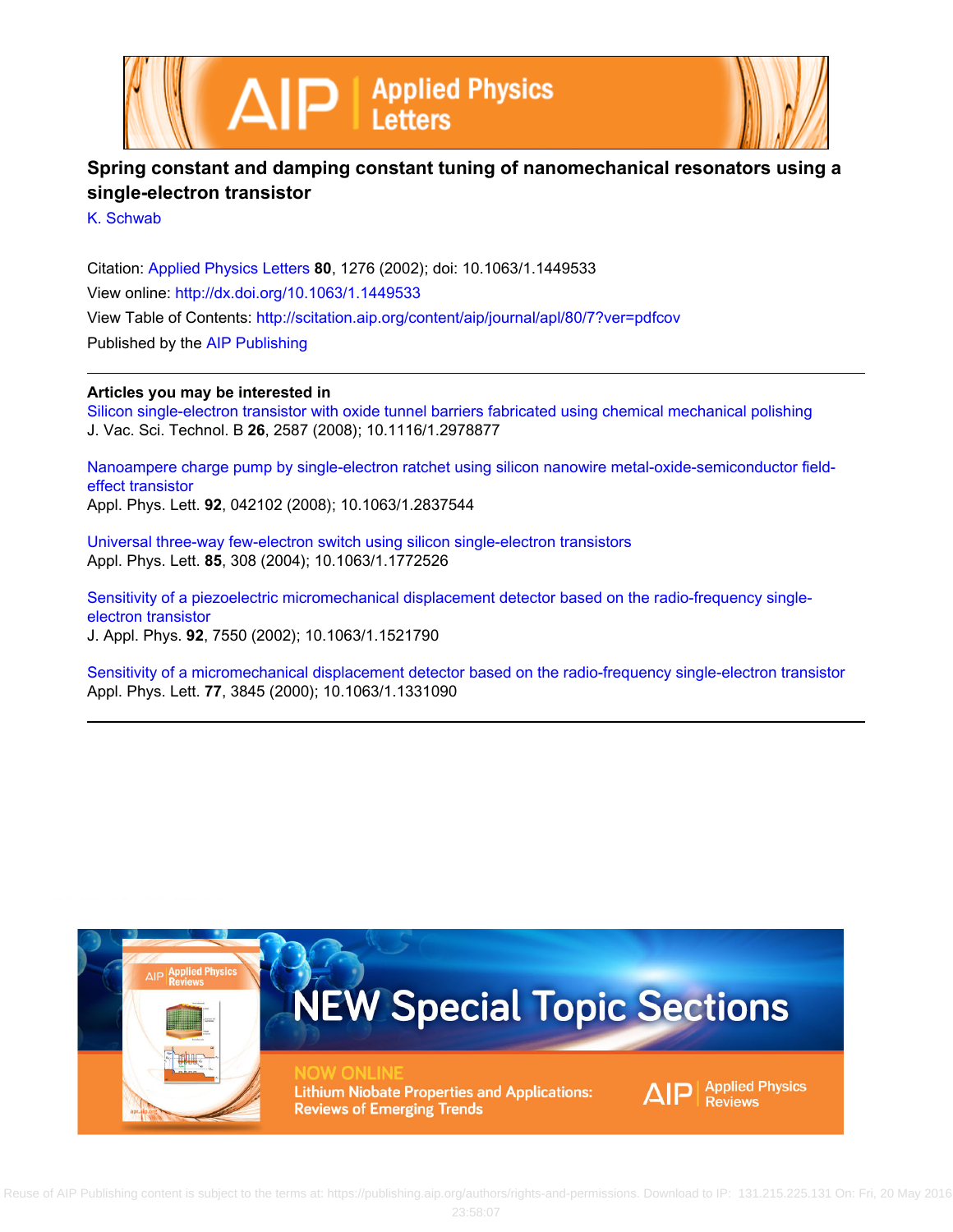## **Spring constant and damping constant tuning of nanomechanical resonators using a single-electron transistor**

K. Schwab<sup>a)</sup>

*Laboratory for Physical Sciences, 8050 Greenmead Drive, College Park, Maryland 20740*

(Received 28 September 2001; accepted for publication 11 December 2001)

By fabricating a single-electron transistor onto a mechanical system in a high magnetic field, it is shown that one can manipulate both the mechanical spring constant and damping constant by adjusting a potential of a nearby gate electrode. The spring constant effect is shown to be usable to control the resonant frequency of silicon-based nanomechanical resonators, while an additional damping constant effect is relevant for the resonators built upon carbon nanotube or similar molecular-sized materials. This could prove to be a very convenient scheme to actively control the response of nanomechanical systems for a variety of applications including radio-frequency signal processing, ultrasensitive force detection, and fundamental physics explorations. © *2002* American Institute of Physics. [DOI: 10.1063/1.1449533]

Nanomechanical resonators are routinely fabricated with frequencies above 500 MHz<sup>1</sup> and quality factors,  $Q$ , as large as  $250\,000^2$  and typically  $\sim 10\,000$ .<sup>1,3</sup> These resonators are currently being applied for a variety of uses: as the front-end detector of weak forces, $4.5$  for fundamental physics applications,  $6,7$  and for radio-frequency signal processing.<sup>8</sup> However, a major difficulty and limitation with this system is that the uncertainties and irreproducibility in nanofabrication prohibit one from producing devices of a desired resonant frequency or of a desired quality factor. It is shown here that by fabricating a single-electron transistor (SET) on a doubly clamped nanomechanical resonator in a magnetic field, one can engineer the spring and damping constant. By controlling these parameters, one can actively tune the resonant frequency or the quality factor by simply adjusting a gate voltage. This proposed technique, although more complex to fabricate, might be a more usable technique in practice as compared to other demonstrated techniques. $8-10$ 

Figure 1 shows the basic situation: a metallized doubly clamped, nanomechanical resonator (with mechanical spring constant  $k_M$  and damping constant  $\beta_M$ ) with tunnel junctions at either end of the resonator, is immersed in a magnetic field perpendicular to the plane of the device. These junctions, with capacitance  $C_J$  and tunnel resistance,  $R_J$ , form a SET structure. Nearby, on the substrate, a gate electrode is located at an equilibrium distance  $x_0$  and capacitance  $C_G(x)$  to the SET island on the resonator. Once the temperature is lowered such that  $k_B T \ll E_C = e^2/2C_\Sigma$ , then single electron charging effects will strongly dominate the transport through the junctions<sup>11</sup> and the usual SET behavior is expected  $(e$  is the electron charge and  $C_{\Sigma} = 2C_J + C_G$  is the total island capacitance.)

The current through the SET,  $I_{DS}$ , shows periodic modulation in the parameter  $n(x) = C_G(x)V_G/e$ , which is a measure of the number of excess electrons on the island as a result of the gate potential,  $V_G$ . Thus, by modifying either  $V_G$  or  $C_G(x)$ , one can strongly modify the conductance through the SET. The inset in Fig. 2 shows the calculated<sup>12</sup> dependence using the "orthodox" theory<sup>13</sup> of  $I_{DS}$  on  $V_G$ , when  $V_{DS} = e/2C_{\Sigma}$ , which is a typical bias potential for maximum SET responsivity.

When the resonator moves, the change in capacitance,  $\delta C_G(x) \cong (\partial C_G/\partial x) \, \delta x$ <sup>14</sup>, will lead to a change in  $I_{DS}$ :  $\delta I_{DS} = (\partial I_{DS}/\partial x) \,\delta x$ . Figure 2 shows the calculated<sup>15</sup>  $\partial I_{DS}/\partial x$  for a particular situation. It is found that  $\partial I_{DS}/\partial x$  is maximized for  $V_{DS} \approx e/C_{\Sigma}$ , and only weakly decreases as one decreases  $V_{DS}$ . This change in current will be transduced into a force on the resonator by the magnetic field, *B*, through the Lorentz force:

$$
F = BI_{DS} l \Rightarrow \delta F = B l \,\delta I_{DS} = B l \frac{\partial I_{DS}}{\partial x} \,\delta x = k_L \,\delta x,\tag{1}
$$

where *l* is the length of the resonator and  $k_L$  $=Bl(\partial I_{DS}/\partial x)$ , the Lorentz spring constant.

The magnitude of this spring constant will be limited by the size of the potential one can apply between the nanomechanical resonator and the gate; for large enough gate voltage the nanomechanical resonator will ''snap-in'' toward the gate. It is assumed that this voltage  $V_{\text{max}}$  is limited by the displacement necessary to move the resonator to the gate by



FIG. 1. Configuration: a single electron transistor formed by two tunnel junctions of capacitance  $C_I$  and resistance  $R_I$  fabricated onto a nanomechanical resonator, placed near a stationary gate, and immersed in a large magnetic field, *B*, oriented perpendicular to the plane of the device.

a)Electronic mail: schwab@lps.umd.edu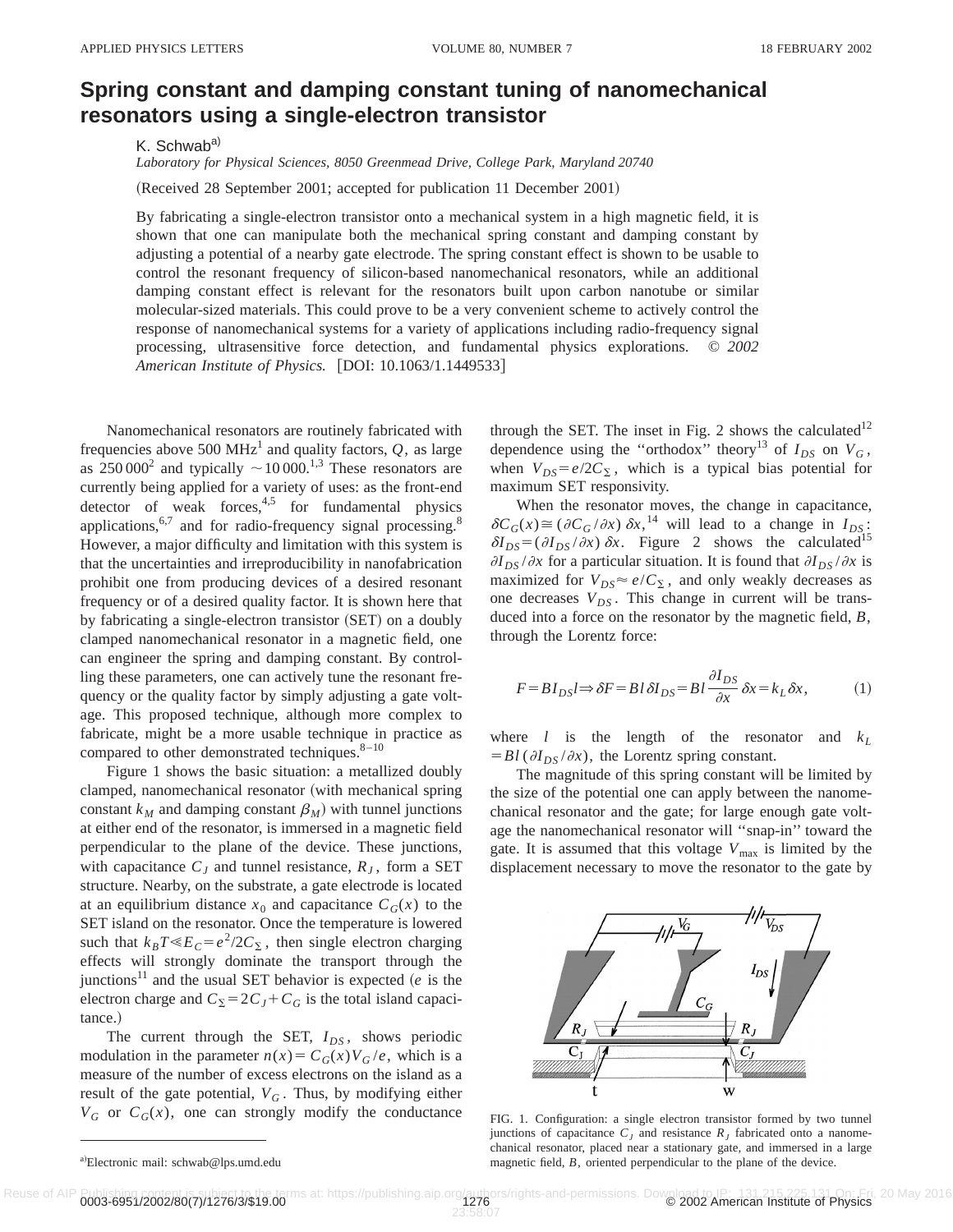

FIG. 2. The calculated  $\partial I_{DS}/\partial x$  and  $k_L$  vs  $V_G$  for resonator Si-10, assuming  $C_J$ =100 aF,  $C_G$ =60 aF,  $R_J$ =25 k $\Omega$ ,  $V_{DS}$ = $e/2C_{\Sigma}$ ,  $x_0$ =100 nm,  $V_G$  $= 0.23-0.2335$  V, and  $T = 50$  mK. Shown in the inset is the calculated current through the SET,  $I_{DS}$ , as a function of gate voltage,  $V_G$ .

 $x_0/3$ <sup>6</sup>. Table I shows the maximum values of the bias voltage and the maximum Lorentz spring constant for various realizable nanomechanical resonators.

This effect can be used to rapidly adjust the resonant frequency by making a small change in the gate potential. The fractional tunability is given by

$$
\frac{\Delta \omega}{\omega_0} = \sqrt{1 + \frac{k_L}{k_M}} - \sqrt{1 - \frac{k_L}{k_M}}.\tag{2}
$$

For all but the highest frequency silicon resonator in the table, Si-715, one can easily achieve frequency shifts that are greater than the natural linewidth of the resonance, which for typical nanomechanical resonators,  $\Delta \omega_0 / \omega_0 = 1/Q$  $\approx$  10<sup>-4</sup> – 10<sup>-5</sup>.<sup>16</sup>

In addition to the restoring force caused by the  $I_{DS}(x)$ , there will be an additional damping force caused by the EMF developed across the SET island as a result of the metallic SET island moving through the magnetic field:  $\delta V_{DS}$  $= -d\Phi/dt = Blv$ , where *v* is the resonator velocity. This EMF will lead to a change in  $\delta I_{DS} = \partial I_{DS} / \partial V_{DS} B l v$ . Through the magnetic field, this will produce a force on the mechanical resonator which is always opposed to the velocity and leads to dissipation:  $\delta F = (\partial I_{DS}/\partial V_{DS}) (B l)^2 v$  $=$  $\beta_L v$ , where  $\beta_L$  is an additional damping constant and leads to a limitation of the quality factor, *Q*:

$$
\frac{1}{Q} = \frac{1}{Q_M} + \frac{1}{Q_L} = \frac{1}{\omega_0 m} \left[ \beta_M + \frac{\partial I_{DS}}{\partial V_{DS}} (B \, l)^2 \right]. \tag{3}
$$

Figure 3 shows both the calculated values of  $\partial I_{DS}/\partial V_{DS}$  and the effect on  $Q_L$  as a function of gate voltage for resonator



FIG. 3. The calculated values of  $\partial I_{DS}/\partial V_{DS}$  and  $Q^{-1}$  vs  $V_G$ . The parameters from Si-10 in Table I are used to calculate  $Q^{-1}$ .

Si-10. One can see that the effect on  $Q_L$  can range from no effect, to a maximum damping depending on the exact bias conditions of SET. Table I also shows the maximum effect of  $Q_L$  for various nanomechanical resonators.<sup>17</sup>

From Table I and Eq.  $(3)$ , it is clear that this damping constant effect is particularly important for the very low mass nanomechanical systems, such as carbon nanotube-base nanomechanical resonators. In addition, this ''*Q*-spoiling'' effect should be rather simple to implement since it does not depend on the application of a large static electric potential between the mechanical resonator and the nearby gate which is essential for a large spring constant effect.

Because of the incoherent nature of the tunneling process and the large change in island potential for each tunneling electron,  $e/C_{\Sigma}$ , the nanomechanical resonator will experience a white-noise force noise driving by these SET island potential fluctuations.18 This fundamental noise is the origin of the backaction noise in a SET amplifier $19$  and will drive the resonator. $7$  For Si-10, this force will drive the resonator to an amplitude of  $\sim$  12 pm<sub>rms</sub>, which is equivalent to the thermomechanical temperature of  $T^* = k_M x_{\text{rms}}^2 / k_B \approx 4K$ .

The ability to tune the resonant frequency and the quality factor using an integrated SET-nanomechanical resonator is not limited to the milli-kelvin temperature regime. Nanotube-based nanomechanical resonators could be particularly interesting, as a SET (operating at temperature *T*  $\approx$  10 K) is naturally formed when one places metallic leads onto nanotube bundles.20 Nanotube resonators have very low spring constants due to their molecular size and in this system, it should be possible to engineer the situation where  $k_L$ dominates over  $k_M$ . In addition, using silicon-on-insulator and a well-controlled oxidation process, researchers at NTT

TABLE I. Various nanomechanical resonators composed of silicon (Si), single wall nanotubes (SWNTs), nanotube bundles (B-SWNTs), with length *l*, width *w*, thickness *t*, mass *m*, resonant frequency  $\omega_0$ , mechanical spring constant  $k_M$ , maximum bias voltage  $V_{\text{max}}$ , Lorentz spring constant  $k_L$ , range of frequency tuning  $\Delta\omega_0/\omega_0$ , and least upper bound on quality factor  $Q_L$ . Parameters picked according to what is achievable in practice using electron beam lithography. For the nanotube resonators, it is assumed that the density is  $\sim$ 1100 kg/m<sup>3</sup>, Young's modulus 1000 GPa,  $C_G$ =10 aF,  $C_J$ =10 aF.

| Material      | $l(\mu m) \times w(nm) \times t(nm)$ | $m$ (kg)              | $\omega_0/2\pi$ (MHz) | $k_m$ (Nt/m)         | $V_{\text{max}}$ (V) | $k_I$ (Nt/m)         | $\Delta \omega / \omega_0$        | $Q_L$               |
|---------------|--------------------------------------|-----------------------|-----------------------|----------------------|----------------------|----------------------|-----------------------------------|---------------------|
| $Si-1$        | $30 \times 200 \times 104$           | $1.4 \times 10^{-15}$ |                       | 0.090                | 0.58                 | 0.027                | 0.30                              | $4.4 \times 10^{3}$ |
| $Si-10$       | $7\times50\times56$                  | $4.5 \times 10^{-17}$ | 10                    | 0.28                 | 3.6                  | 0.013                | 0.05                              | $5.2 \times 10^{4}$ |
| $Si-100$      | $1.3\times20\times20$                | $1.2 \times 10^{-18}$ | 100                   | 0.79                 |                      | 0.0014               | 0.002                             | $3.0 \times 10^5$   |
| $Si-715$      | $0.5 \times 10 \times 20$            | $2.3 \times 10^{-19}$ | 715                   | 6.9                  | 10                   | $8.2 \times 10^{-5}$ | $8.2 \times 10^{-6}$              | $2.4 \times 10^{6}$ |
| <b>B-SWNT</b> | $3.0\times5\times5$                  | $8.5 \times 10^{-20}$ | 17                    | $1.4 \times 10^{-3}$ | 0.81                 | $7 \times 10^{-4}$   | 0.52                              | 737                 |
| <b>SWNT</b>   | $3.0 \times 1.2 \times 1.2$          | $4.7\times10^{-21}$   | 4.0                   | $4.6\times10^{-6}$   | 0.044                | $2.8 \times 10^{-5}$ | $-4.94$ , 045, 005, 104<br>$\Box$ | $5.2$ $-$           |